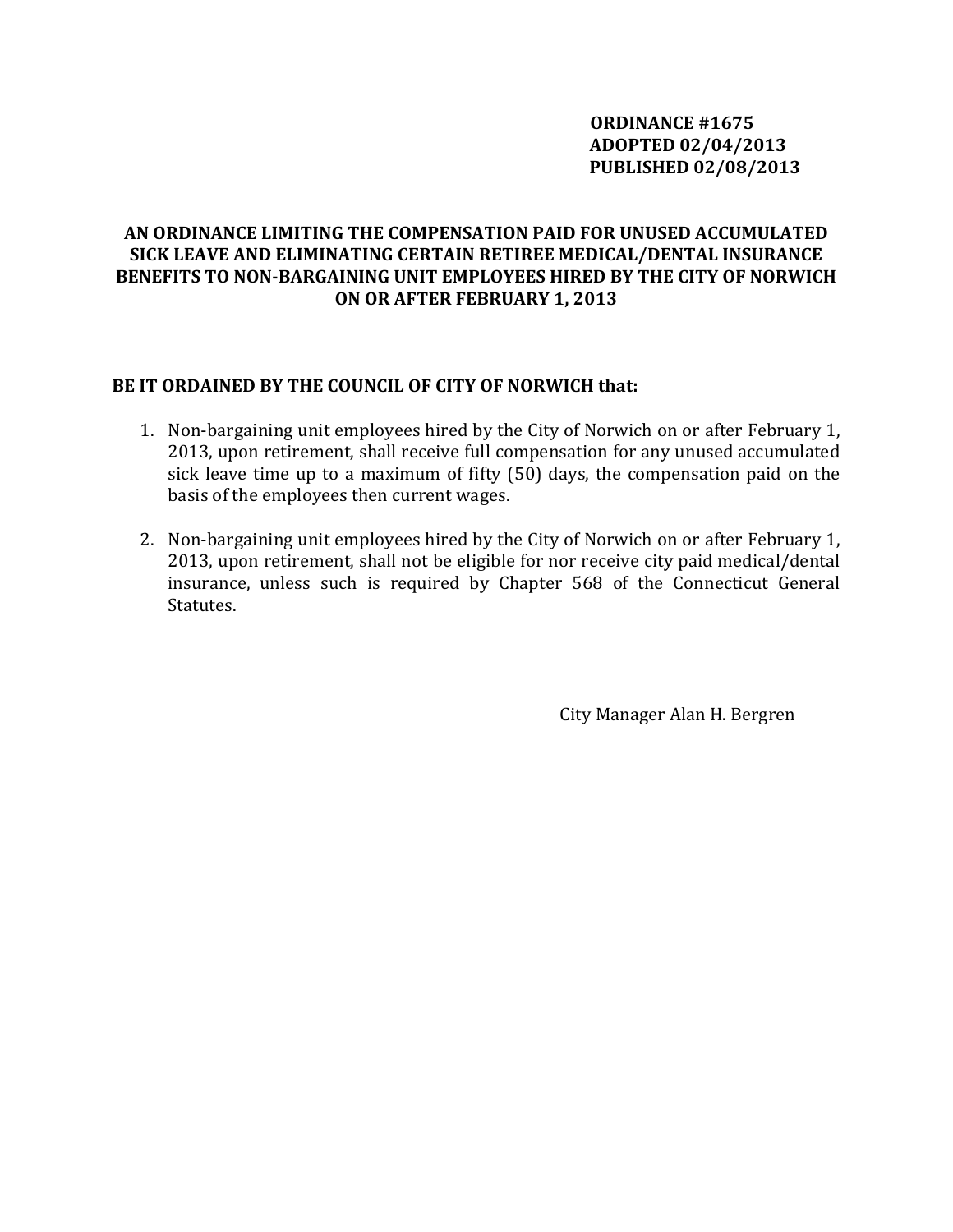AN ORDINANCE REPEALING CERTAIN CODIFIED SEWER ORDINANCES THAT ARE UNENFORCEABLE AND OBSOLETE DUE TO SUPERSEDING ENACTMENTS OF STATE LAW AND OR COUNCIL ACTION CONSISTING OF ALL OR PART OF ORDINANCE NOs. 450, 457, 397 AND 205

BE IT ORDAINED BY THE COUNCIL OF THE CITY OF NORWICH, THE FOLLOWING LISTED ORDINANCES BE AND HEREBY ARE REPEALED:

#### **Sec. 21-1. - Sanitary or lateral sewer line assessment—As provided for public works assessments.**

The procedure for the assessment of benefits for the construction of a sanitary or lateral sewer line shall be in accordance with the provisions of sections 7-64 through 7-76. Assessments for benefits shall, insofar as possible, be made on a unit basis.

(Ord. No. 450, § 9, 7-1-68)

#### **Sec. 21-2. - Same—Installment payment, interest.**

Any assessment of benefits for construction of sanitary or lateral sewer lines may be paid in ten substantially equal annual installments; provided, however, interest at the annual rate of six percent shall be paid on any deferred payments. Any person may pay any installment for which he may be liable at any time prior to the due date thereof, and no interest on any such installment shall be charged beyond the date of such payment.

(Ord. No. 450, § 10, 7-1-68)

**Sec. 21-3. - Same—Time of** payment; collection procedure**.**

The time for payment of such assessments and the procedure for the collection of delinquent assessments shall be as provided in sections 7-9, 7-73 and 7-74.

(Ord. No. 450, § 11, 7-1-68)

Sec. 7-6. Tax Levy for Bond Payment.

The Council shall annually levy a general tax on the city of Norwich to provide for the cost of paying the principal of and the interest on the outstanding bonds heretofore issued to defray the cost of constructing the sewage treatment plant on Hollyhock Island and the trunk sewer line system and appurtenances in the city of Norwich, and for the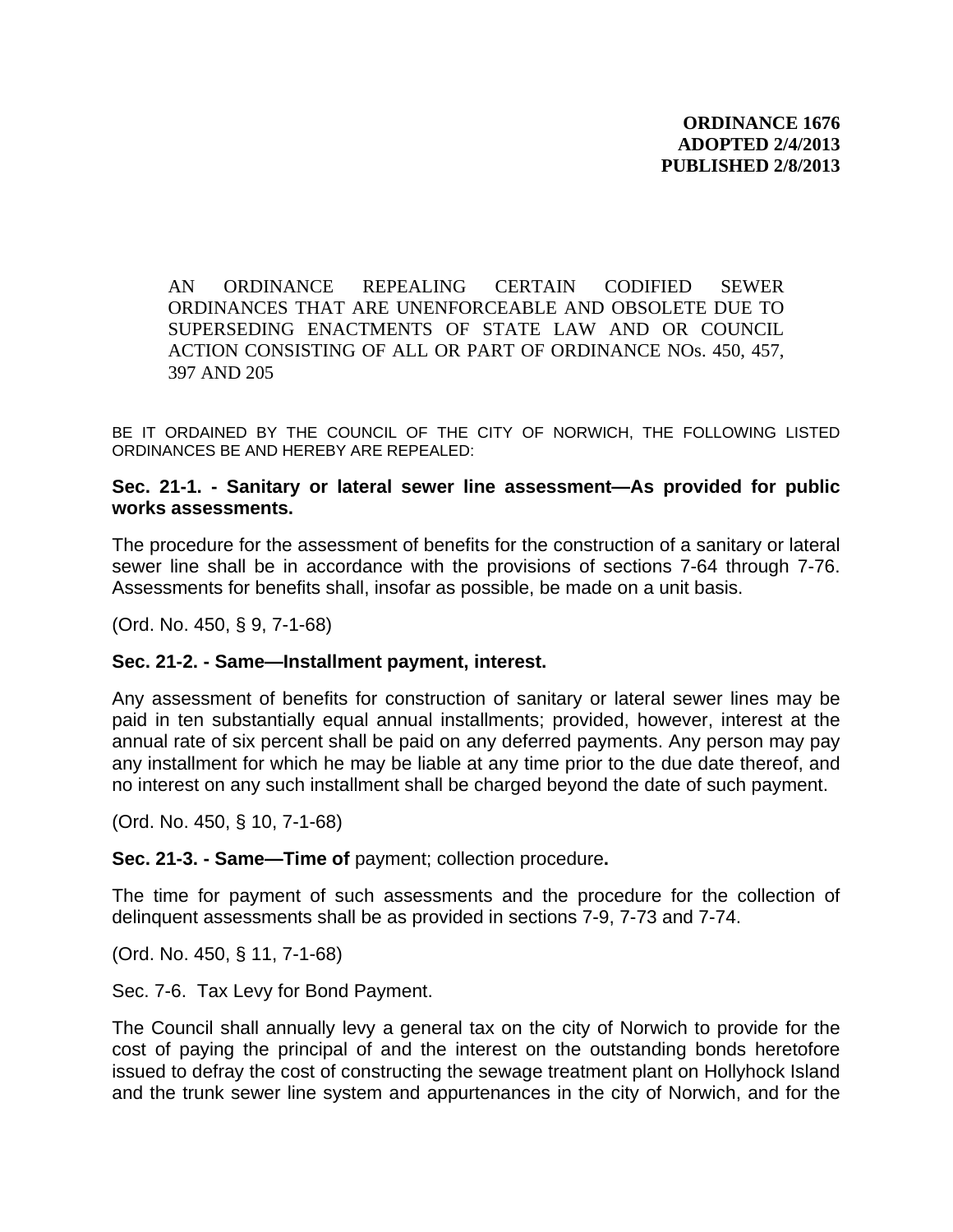cost of paying the principal of and interest on any bonds hereafter to be issued for such purposes.

(Ord. No. 450, §2, 7-1-68)

**Sec. 21-11. - Definitions.** Unless the context specifically indicates otherwise, the meanings of terms used in this article shall be as follows:

*BOD (denoting biochemical oxygen demand):* The quantity of oxygen utilized in the biochemical oxidation of organic matter under standard laboratory procedure in five days at 20 degrees Celsius expressed in milligrams per liter.

*Building drain:* That part of the lowest horizontal piping of a drainage system which receives the discharge from soil, waste, and other drainage pipes inside the walls of the building and conveys it to the building sewer, beginning five feet (1.5 meters) outside the inner face of the building wall.

*Building sewer:* The extension from the building drain to the public sewer or other place of disposal.

*Combined sewer:* A sewer receiving both surface runoff and sewage.

*Company:* The owner of the property subject to the regulations.

*Director:* The director of public works or of water pollution control of the city, or his authorized deputy, agent, or representative.

*Garbage:* Solid wastes from the domestic and commercial preparation, cooking, and dispensing of food, and from the handling, storage, and sale of produce.

*Industrial wastes:* The liquid wastes from industrial manufacturing processes, trade, or business as distinct from sanitary sewage.

*Natural outlet:* Any outlet into a watercourse, pond, ditch, lake or other body of surface water or groundwater.

pH: The logarithm of the reciprocal of the weight of hydrogen ions in grams per liter of solution.

*Properly shredded garbage:* The wastes from the preparation, cooking, and dispensing of food that has been shredded to such a degree that all particles will be carried freely under the flow conditions normally prevailing in public sewers, with no particle greater than one-half inch (1.27 centimeters) in any dimension.

*Public sewer:* A sewer in which all owners of abutting properties have equal right, and is controlled by public authority.

*Sanitary sewer:* A sewer which carries sewage and to which stormwaters, surface waters, and groundwaters are not intentionally admitted.

*Sewage:* A combination of the water-carried wastes from residences, business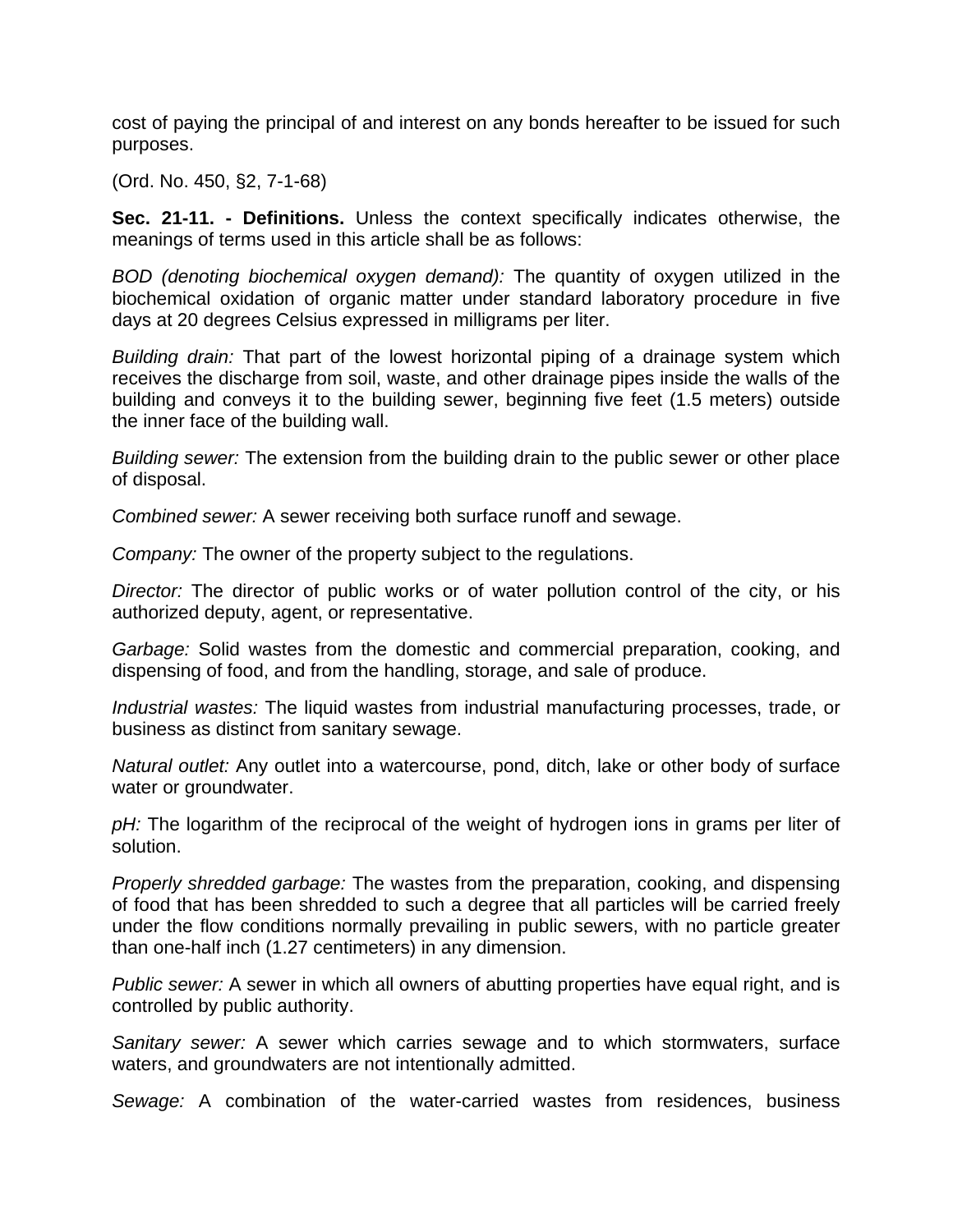buildings, institutions, and industrial establishments, together with such groundwaters, surface waters, and stormwaters as may be present.

*Sewage treatment plant:* Any arrangement of devices and structures used for treating sewage.

*Sewer:* A pipe or conduit for carrying sewage.

*Sewer works:* All facilities for collecting, pumping, treating, and disposing of sewage.

*Shall* is mandatory; *may* is permissive.

*Slug:* Any discharge of water, sewage, or industrial waste which in concentration of any given constituent or in quantity of flow exceeds for any period of duration longer than 15 minutes more than five times the average 24-hour concentration or flows during normal operation.

*Storm drain (sometimes termed "stormed sewer"):* A sewer which carries stormwaters and surface waters and drainage, but excludes sewage and industrial wastes, other than unpolluted cooling water.

*Suspended solids:* Solids that either float on the surface of or are in suspension in water, sewage, or other liquids, and which are removable by laboratory filtering.

*Watercourse:* A channel in which a flow of water occurs, either continuously or intermittently.

(Ord. No. 457, art. I, §§ 1—3, 5—8, 10—23, 8-5-68)

#### **Sec. 21-12. - Rights, duties and liabilities of city officers—Entry to inspect, etc.; inquiry into processes prohibited.**

The director and other duly authorized employees of the city bearing proper credentials and identification shall be permitted to enter all properties for the purpose of inspection, observation, measurement, sampling, and testing in accordance with the provisions of this article. The director or his representatives shall have no authority to inquire into any processes including metallurgical, chemical, oil, refining, ceramic, paper, or other industries beyond that point having a direct bearing on the kind and source of discharge to the sewers or waterways or facilities for waste treatment.

(Ord. No. 457, art. V, § 1, 8-5-68)

### **Sec. 21-24. - Permits—Required.**

No unauthorized person shall uncover, make any connections with or opening into, use, alter, or disturb any public sewer or appurtenance thereof without first obtaining a written permit from the director.

(Ord. No. 457, art. II, § 1, 8-5-68)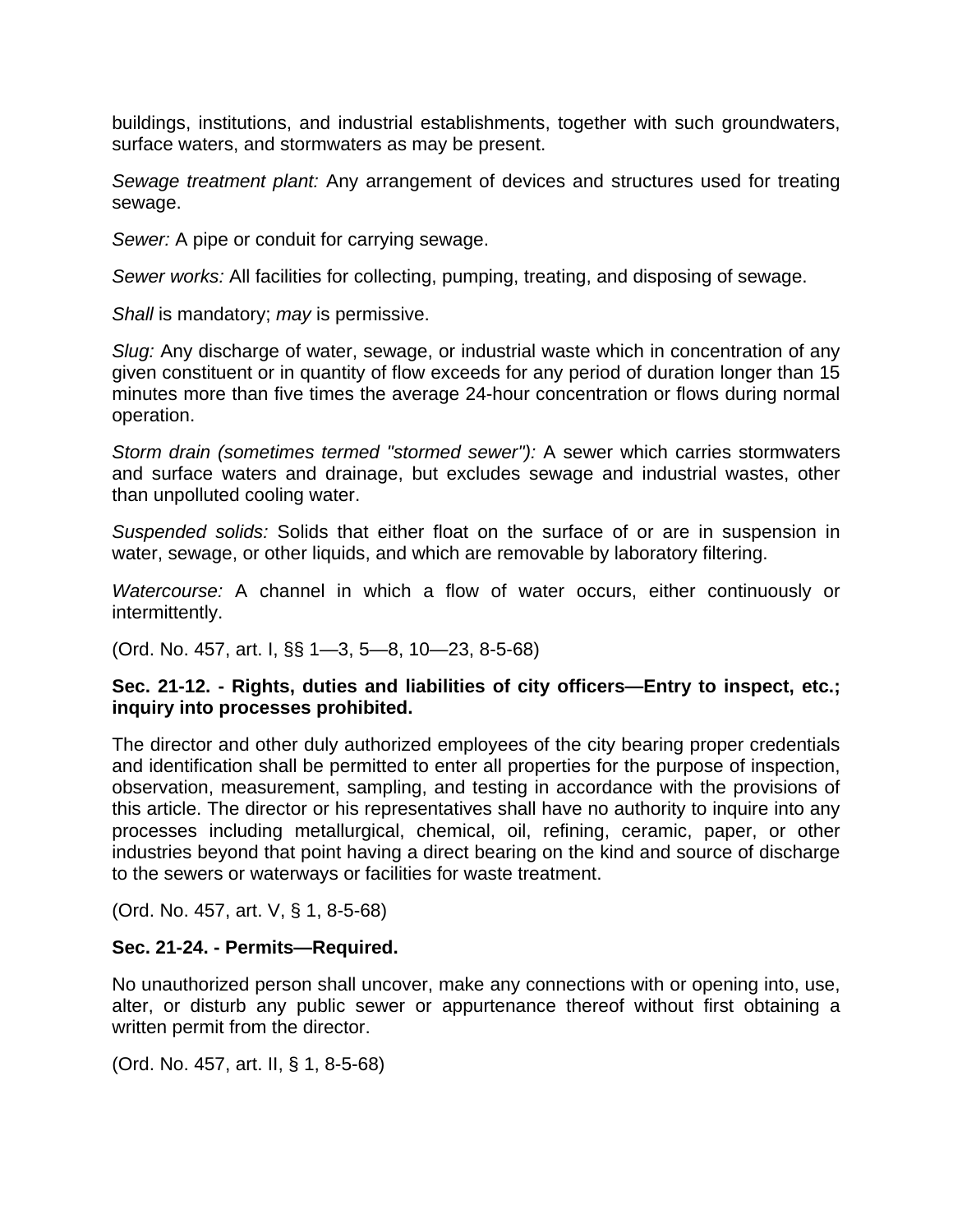## **Sec. 21-25. - Same—Classes, application and addenda, fees.**

There is required building sewer permits:

- (a) For residential and commercial service, and
- (b) For service to establishments producing industrial wastes.

In either case, the owner or his agent shall make application, on a special form furnished by the city. The permit application shall be supplemented by any plans, specifications, or other information considered pertinent in the judgment of the director. A permit and inspection fee for a residential or commercial building sewer permit and for an industrial building sewer permit, as set by resolution of the council, shall be paid to the city at the time the application is filed.

(Ord. No. 457, art. II, § 2, 8-5-68)

### **Sec. 21-26. - Separate and independent building sewer; when required.**

A separate and independent building sewer shall be provided for every building; except where one building stands at the rear of another on an interior lot and no private sewer is available or can be constructed to the rear building through an adjoining alley, court, yard, or driveway, the building sewer from the front building may be extended to the rear building and the whole considered as one building sewer.

(Ord. No. 457, art. II, § 4, 8-5-68)

### **Sec. 21-27. - Old building sewers; use with new buildings restricted.**

Old building sewers may be used in connection with new buildings only when they are found, on examination and test by the director, to meet all requirements of this article.

(Ord. No. 457, art. II, § 5, 8-5-68)

#### **Sec. 21-28. - Conformance to technical codes and publications—Size, slope, etc., of construction, installation methods.**

The size, slope, alignment, materials of construction of a building sewer, and the methods to be used in excavating, placing of the pipe, jointing, testing, and backfilling the trench, shall all conform to the requirements of the building and plumbing codes or other applicable rules and regulations of the city. In the absence of code provisions or in amplification thereof, the materials and procedures set forth in appropriate specifications of the A.S.T.M. and W.P.C.F. Manual of Practice No. 9 shall apply.

(Ord. No. 457, art. II, § 6, 8-5-68)

### **Sec. 21-29. - Same—Connections to public sewer.**

The connection of the building sewer into the public sewer shall conform to the requirements of the building and plumbing codes or other applicable rules and regulations of the city, or the procedures set forth in appropriate specifications of the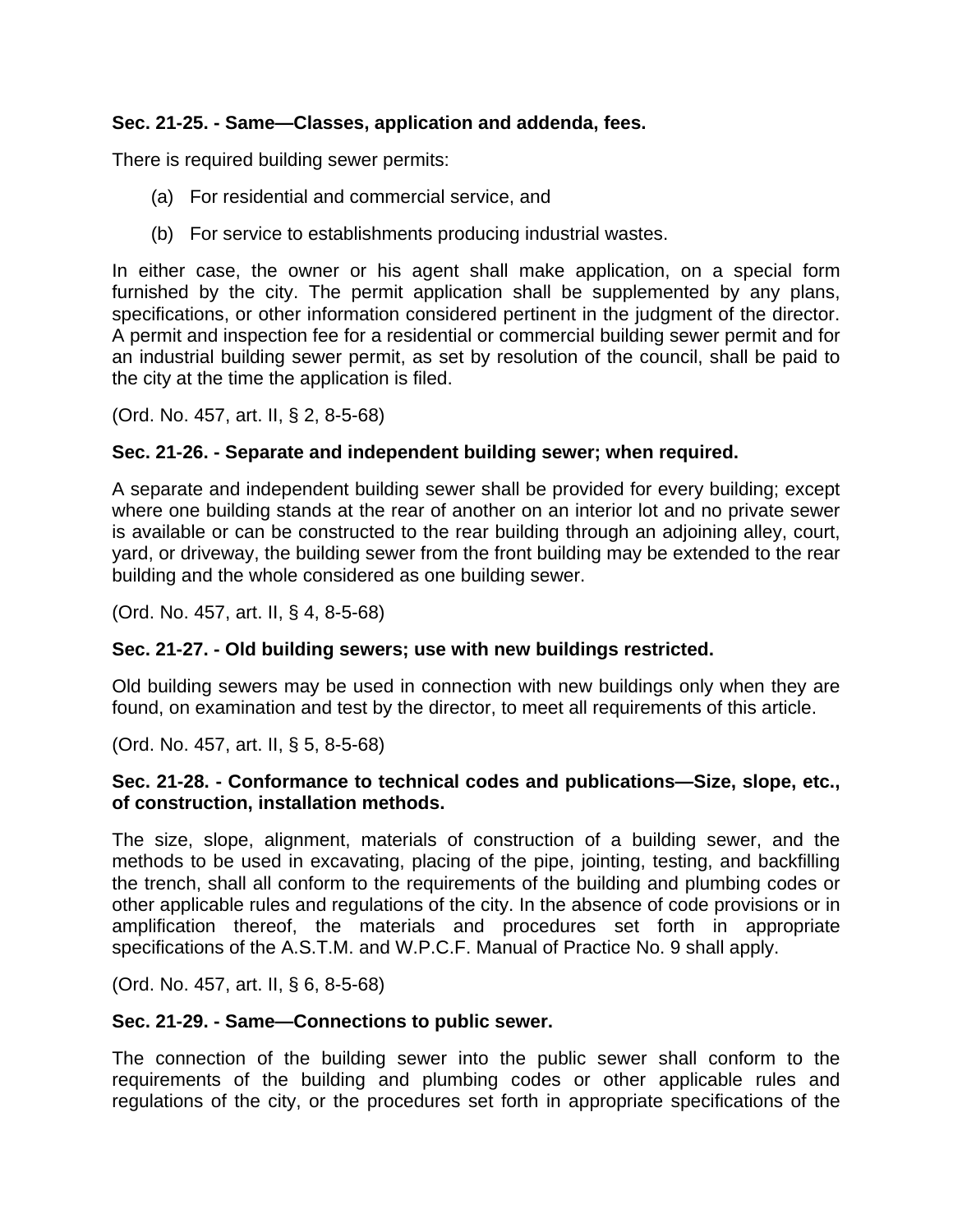A.S.T.M. and the W.P.C.F. Manual of Practice No. 9. All such connections shall be made gastight and watertight. Any deviation from the prescribed procedures and materials must be approved by the director before installation.

(Ord. No. 457, art. II, § 9, 8-5-68)

## **Sec. 21-30. - Elevation of building sewer at building, lifting discharge.**

Whenever possible, the building sewer shall be brought to the building at an elevation below the basement floor. In all buildings in which any building drain is too low to permit gravity flow to the public sewer, sanitary sewage carried by such building drain shall be lifted by an approved means and discharged to the building sewer.

(Ord. No. 457, art. II, § 7, 8-5-68)

### **Sec. 21-31. - Connections to downspouts, etc., prohibited.**

No person shall make connection of roof downspouts, exterior foundation drains, areaway drains, or other sources of surface runoff or groundwater to a building sewer or building drain which in turn is connected directly or indirectly to a public sanitary sewer.

(Ord. No. 457, art. II, § 8, 8-5-68)

#### **Sec. 21-32. - Notice of readiness for inspection and connection; supervision of connection.**

The applicant for the building sewer permit shall notify the director when the building sewer is ready for inspection and connection to the public sewer. The connection shall be made under the supervision of the director or his representative.

(Ord. No. 457, art. II, § 10, 8-5-68)

#### **Sec. 21-33. - Costs and expenses incident to connection borne by owner; indemnification of city.**

All costs and expenses incident to the installation and connection of the building sewer shall be borne by the owner. The owner shall indemnify the city from any loss or damage that may directly or indirectly be occasioned by the installation of the building sewer.

(Ord. No. 457, art. II, § 3, 8-5-68)

#### **Sec. 21-40. - Discharge of stormwater and other unpolluted water—Into sanitary sewer prohibited.**

No person shall discharge or cause to be discharged any stormwater, surface water, groundwater, roof runoff, subsurface drainage, uncontaminated cooling water, or unpolluted industrial process waters to any sanitary sewer.

(Ord. No. 457, art. III, § 1, 8-5-68)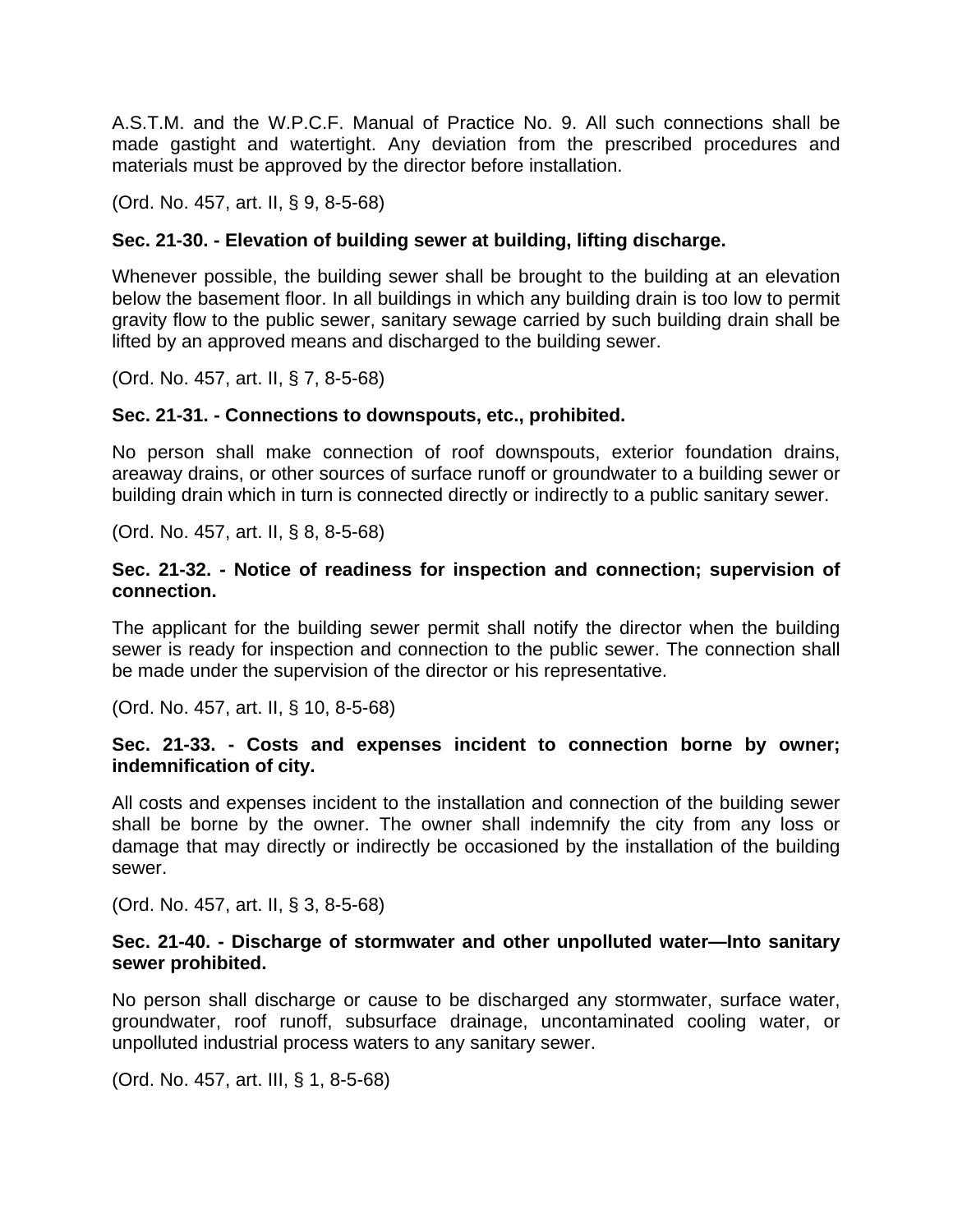#### **Sec. 21-41. - Same—Into storm sewers, etc., required.**

Stormwater and all other unpolluted drainage shall be discharged to such sewers as are specifically designated as combined sewers or storm sewers, or to a natural outlet approved by the director. Industrial cooling water or unpolluted process waters may be discharged, on approval of the director, to a storm sewer, combined sewer, or natural outlet.

(Ord. No. 457, art. III, § 2, 8-5-68)

### **Sec. 21-42. - Illegal discharges—Absolute prohibition.**

No person shall discharge or cause to be discharged any of the following described waters or wastes to any public sewers:

(1) Any gasoline, benzene, naphtha, fuel oil, or other flammable or explosive liquid, solid, or gas.

(2) Any waters or wastes containing toxic or poisonous solids, liquids, or gases in sufficient quantity, either singly or by interaction with other wastes, to injure or interfere with any sewage treatment process, constitute a hazard to humans or animals, create a public nuisance, or create any hazard in the receiving waters of the sewage treatment plant.

(3) Any waters or wastes having a pH lower than 5.5, or having any other corrosive property capable of causing damage or hazard to structures, equipment, and personnel of the sewer works.

(4) Solid or viscous substances in quantities or of such size capable of causing obstruction to the flow in sewers, or other interference with the proper operation of the sewer works such as, but not limited to, ashes, cinders, sand, mud, straw, shavings, metal, glass, rags, feathers, tar, plastics, wood, unground garbage, whole blood, paunch manure, hair and fleshings, entrails and paper dishes, cups, milk containers, etc., either whole or ground by garbage grinders.

(Ord. No. 457, art. III, § 3, 8-5-68)

### **Sec. 21-43. - Same—Conditional prohibition.**

No person shall discharge or cause to be discharged the following described substances, materials, waters, or wastes if it appears likely in the opinion of the director that such wastes can harm either the sewers, sewage treatment process, or equipment; have an adverse effect on the receiving stream; or can otherwise endanger life, limb, public property, or constitute a nuisance. In forming his opinion as to the acceptability of these wastes, the director will give consideration to such factors as the quantities of subject wastes in relation to flows and velocities in the sewers, materials of construction of the sewers, nature of the sewage treatment process, capacity of the sewage treatment plant, degree of treatability of wastes in the sewage treatment plant, and other pertinent factors. The substances prohibited are: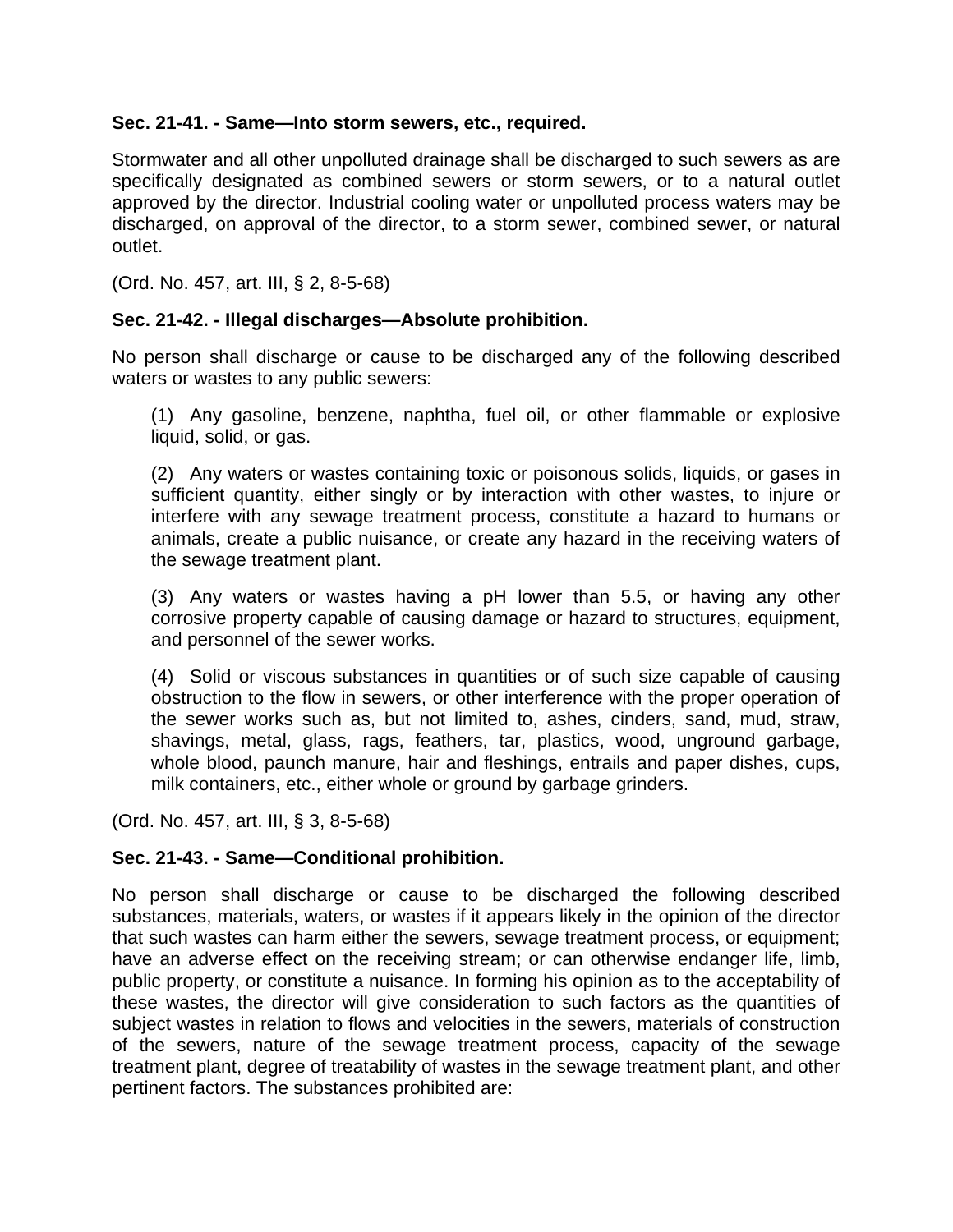(1) Any liquid or vapor having a temperature higher than 150 degrees Fahrenheit (65;deg; C).

(2) Any water or waste containing fats, wax, grease, or oils, whether emulsified or not, in excess of 100 mg/l or containing substances which may solidify or become viscous at temperatures between 32 and 150 degrees Fahrenheit (0 and 65;deg; C).

(3) Any garbage that has not been properly shredded. The installation and operation of any garbage grinder equipped with a motor of three-fourths horsepower (0.76 hp metric) or greater shall be subject to the review and approval of the director.

(4) Any waters or wastes containing strong acid, iron pickling wastes or concentrated plating solutions whether neutralized or not.

(5) Any waters or wastes containing iron, chromium, copper, zinc, and similar objectionable or toxic substances or wastes exerting an excessive chlorine requirement, to such degree that any such material received in the composite sewage at the sewage treatment works exceeds the limits established by the director for such materials.

(6) Any waters or wastes containing phenols or other taste- or odor-producing substances, in such concentrations exceeding limits which may be established by the director as necessary after treatment of the composite sewage to meet the requirements of the state, federal, or other public agencies or jurisdiction for such discharge to the receiving waters.

(7) Any radioactive wastes or isotopes of such half-life or concentration as may exceed limits established by the director in compliance with applicable state or federal regulations.

(8) Any waters or wastes having a pH in excess of 9.5

(9) Materials which exert or cause:

(a) Unusual concentrations of inert suspended solids (such as, but not limited to, Fullers earth, lime slurries, and lime residues) or of dissolved solids (such as, but not limited to, sodium chloride and sodium sulfate).

(b) Excessive discoloration (such as, but not limited to, dye wastes and vegetable tanning solutions).

(c) Unusual BOD, chemical oxygen demand, or chlorine requirements in such quantities as to constitute a significant load on the sewage treatment works.

(d) Unusual volume of flow or concentration of wastes constituting "slugs" as defined herein.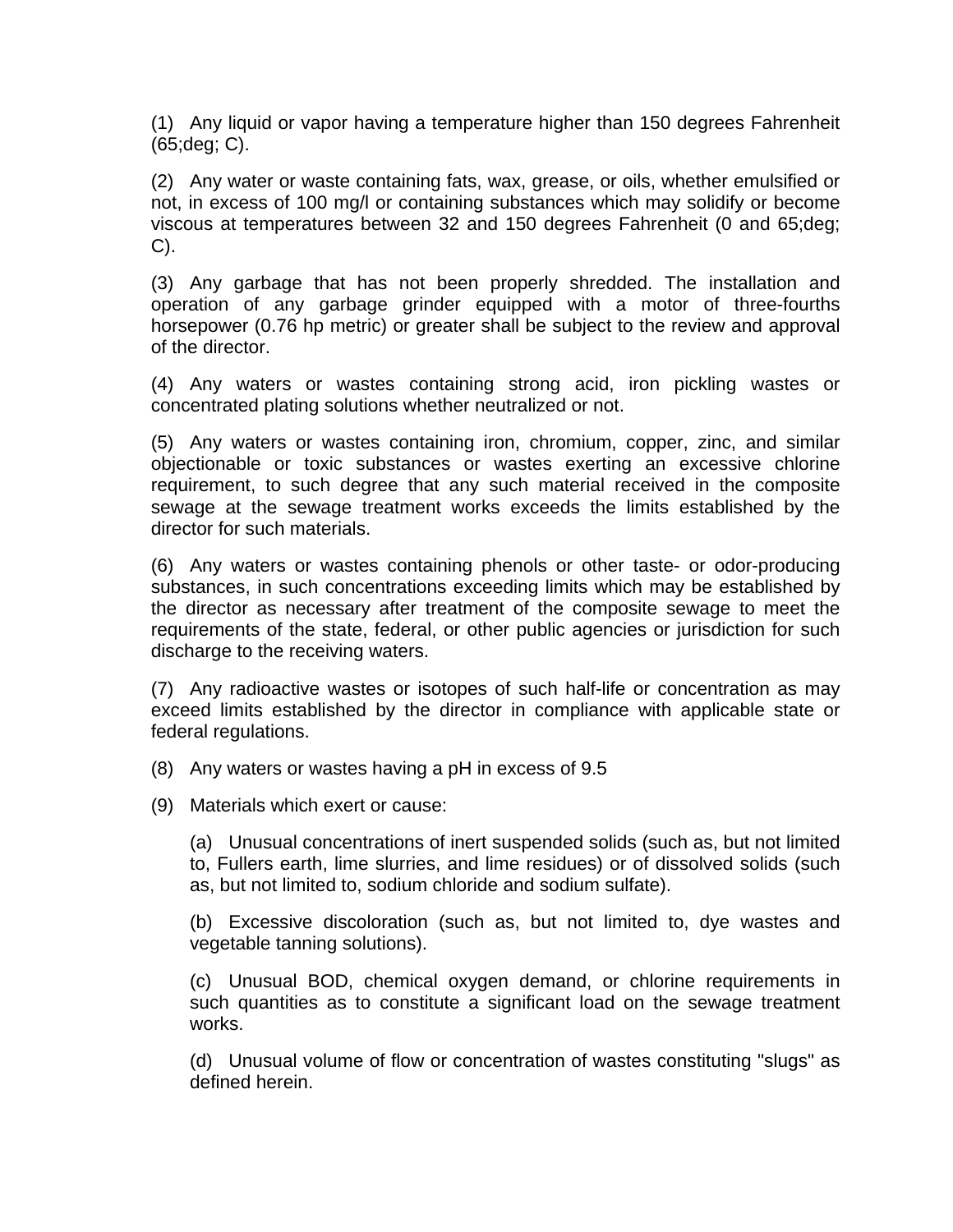(10) Waters or wastes containing substances which are not amenable to treatment or reduction by the sewage treatment processes employed, or are amenable to treatment only to such degree that the sewage treatment plant effluent cannot meet the requirements of other agencies having jurisdiction over discharge to the receiving waters.

(Ord. No. 457, art. III, § 4, 8-5-68)

# **Sec. 21-44. - Same—Rejecting or establishing conditions by director.**

(a) If any waters or wastes are discharged, or are proposed to be discharged to the public sewers, which waters contain the substances or possess the characteristics enumerated in section 21-43 and which, in the judgment of the director, may have a deleterious effect upon the sewer works, processes, equipment, or receiving waters, or which otherwise create a hazard to life or constitute a public nuisance, the director may:

(1) Reject the wastes;

(2) Require pretreatment to an acceptable condition for discharge to the public sewers;

(3) Require control over the quantities and rates of discharge; and/or

(4) Require payment to cover the added cost of handling and treating the wastes not covered by existing taxes or sewer charges under the provisions of section 21- 49

(b) If the director permits the pretreatment or equalization of waste flows, the design and installation of the plants and equipment shall be subject to the review and approval of the director, and subject to the requirements of all applicable codes, ordinances, and laws.

(Ord. No. 457, art. III, § 5, 8-5-68)

### **Sec. 21-45. - Grease, oil and sand interceptors.**

Grease, oil, and sand interceptors shall be provided when, in the opinion of the director, they are necessary for the proper handling of liquid wastes containing grease in excessive amounts, or any flammable wastes, sand, or other harmful ingredients, except that such interceptors shall not be required for private living quarters or dwelling units. All interceptors shall be of a type and capacity approved by the director and shall be located as to be readily and easily accessible for cleaning and inspection.

(Ord. No. 457, art. III, § 6, 8-5-68)

### **Sec. 21-46. - Maintenance of preliminary treatment and flow-equalizing facilities.**

Where preliminary treatment or flow-equalizing facilities are provided for any waters or wastes, they shall be maintained continuously in satisfactory and effective operation by the owner at his expense.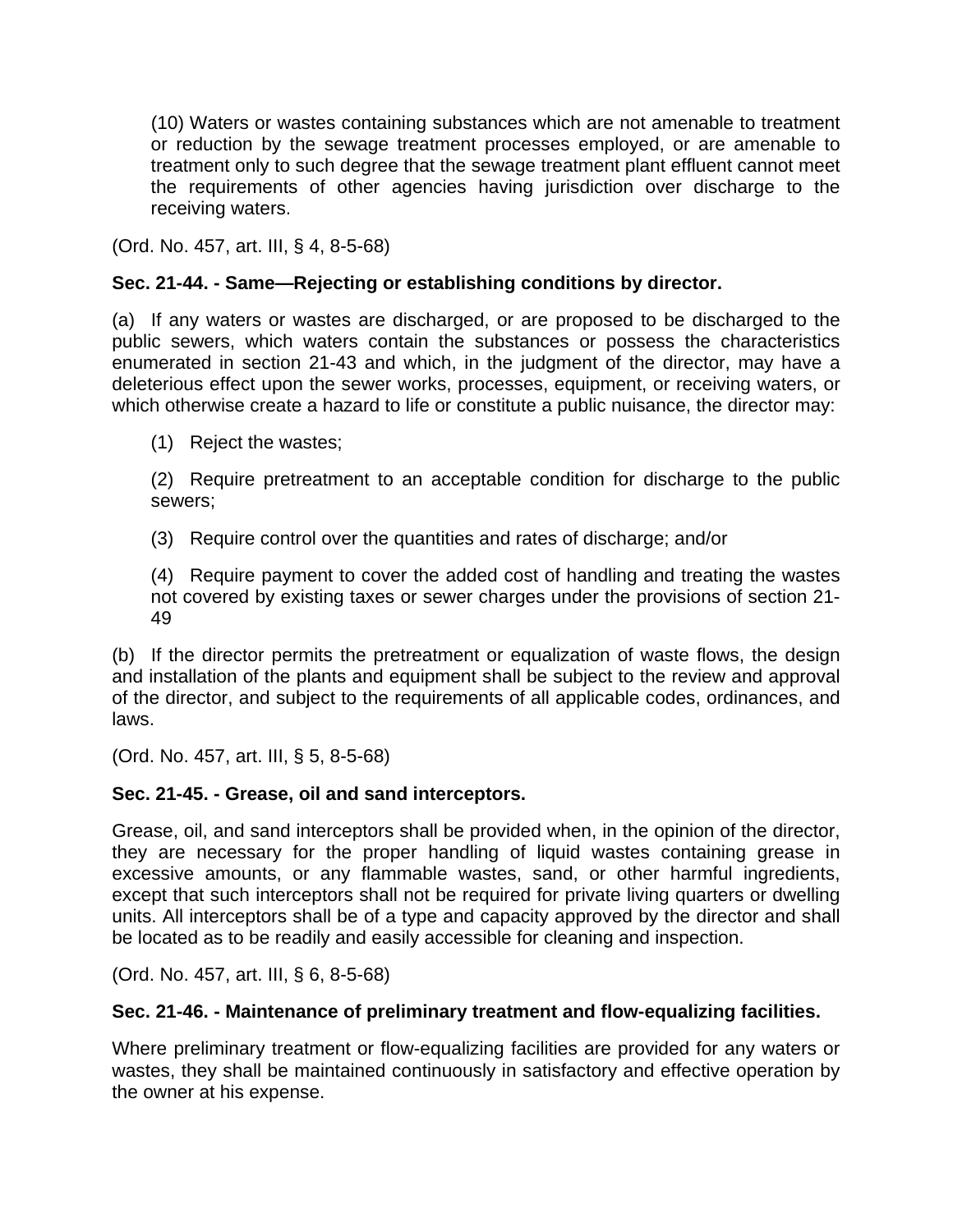(Ord. No. 457, art. III, § 7, 8-5-68)

# **Sec. 21-47. - Control manholes, meter and appurtenances for industrial users.**

When required by the director, the owner of any property serviced by a building sewer carrying industrial wastes shall install a suitable control manhole together with such necessary meters, and other appurtenances in the building sewer to facilitate observation, sampling, and measurement of the wastes. Such manhole, when required, shall be accessibly and safely located, and shall be constructed in accordance with plans approved by the director. The manhole shall be installed by the owner at his expense, and shall be maintained by him so as to be safe and accessible at all times.

(Ord. No. 457, art. III, § 8, 8-5-68)

### **Sec. 21-48. - Measurement, test and analysis standards; samplings.**

All measurements, tests, and analyses of the characteristics of waters and wastes to which reference is made in this article shall be determined in accordance with the latest edition of "Standard Methods for the Examination of Water and Wastewater," published by the American Public Health Association, and shall be determined at the control manhole provided, or upon suitable samples taken at said control manhole. In the event that no special manhole has been required, the control manhole shall be considered to be the nearest downstream manhole in the public sewer to the point at which the building sewer is connected. Sampling shall be carried out by customarily accepted methods to reflect the effect of constituents upon the sewer works and to determine the existence of hazards to life, limb, and property. The particular analysis involved will determine whether a 24-hour composite of all outfalls of a premise is appropriate or whether a grab sample or samples should be taken. Normally, but not always, BOD and suspended solids analyses are obtained from 24-hour composites of all outfalls whereas pH's are determined from periodic grab samples.

(Ord. No. 457, art. III, § 9, 8-5-68)

### **Sec. 21-49. - Special agreement with industrial user authorized.**

No statement contained in this division shall be construed as preventing any special agreement or arrangement between the city and any industrial concern whereby an industrial waste of unusual strength or character may he accepted by the city for treatment, subject to payment therefor, by the industrial concern.

(Ord. No. 457, art. III, § 10, 8-5-68)

### **Sec. 21-65. - Definitions.**

As used in this article, the following terms shall have the respective meanings ascribed to them:

*Industrial waste:* All wastes other than sanitary sewage which may contaminate or pollute the cleanliness or purity of water.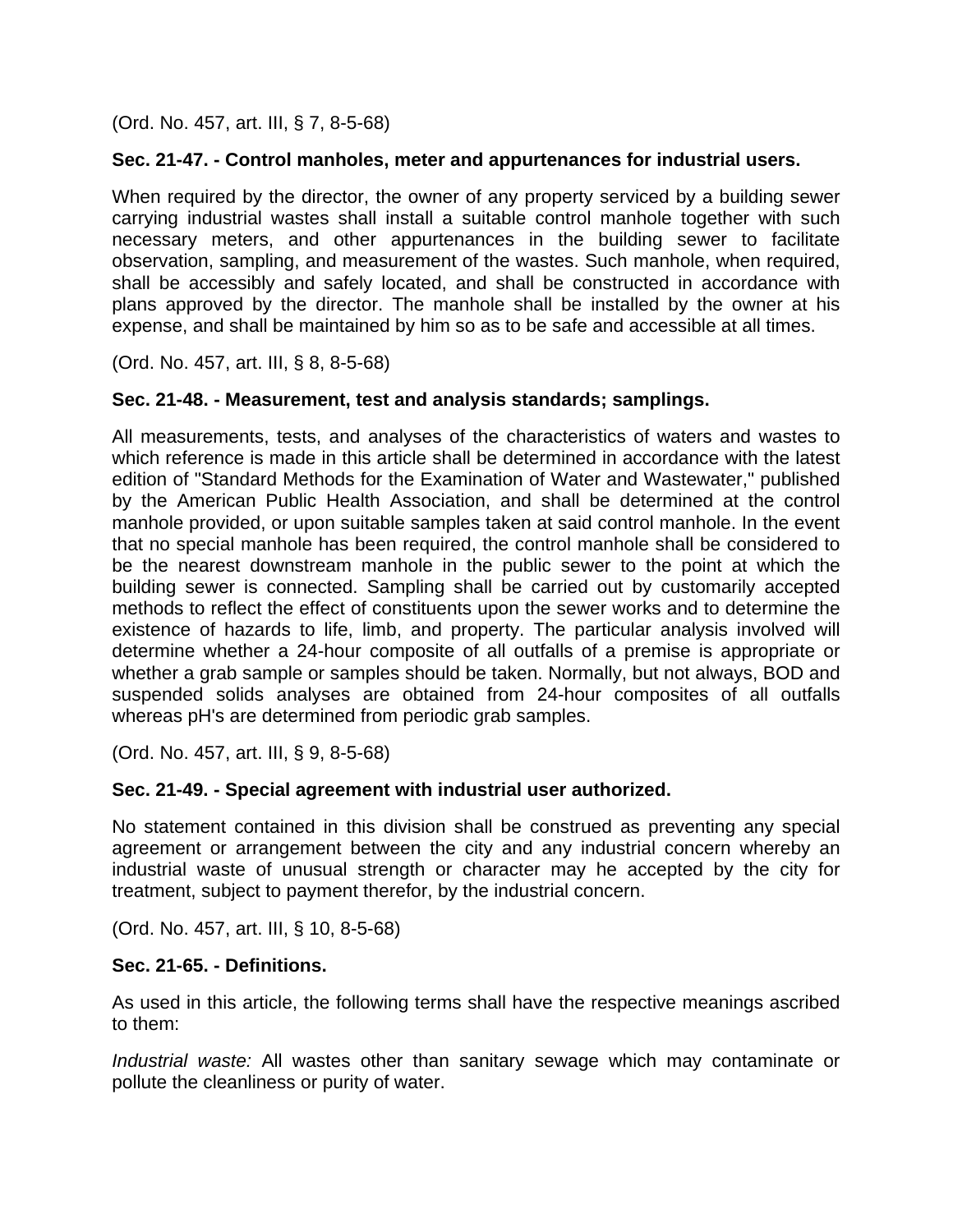*Sanitary sewage:* That portion of sanitary sewage and industrial waste originating from ordinary domestic uses of water such as flush toilets, bathing, home laundry, waste foods, dishwashing, and other such uses.

*Sanitary sewage and industrial waste:* When taken together, any substance, liquid or solid which may contaminate or pollute or affect the cleanliness or purity of any water.

(Ord. of 5-5-52; Ord. No. 205, 4-7-58; Ord. No. 450, § 4, 8-5-68)

# **Sec. 21-67. - Finding of necessity and purpose of use charge.**

It is determined and declared to be necessary and conducive to the protection of the public health, welfare and convenience of the city to levy and collect a sewer use charge upon all buildings and premises served by having connections with the sanitary sewer system operated and maintained by the city. Such sewer use charge shall be calculated to defray the cost of operating and maintaining the sewage treatment plant or plants and the sewer system of the city, but shall not include the principal of or interest on any bonds heretofore or hereafter issued to defray the cost of constructing such facilities.

(Ord. of 5-5-52; Ord. No. 205, 4-7-58; Ord. No. 450, § 3, 8-5-68)

## **Sec. 21-68. - Rate determination—Water use percentage.**

Each building and premises having any sewer connection with the sanitary sewer system of the city or otherwise discharging sanitary sewage, industrial wastes, water or other liquids, either directly or indirectly into the city sanitary sewer system, shall pay a sewer use charge as hereinafter provided, and in amount determinable as follows:

(1) For any building or premises situated within the city having any connection with the city sewer system or otherwise discharging sanitary sewage, industrial wastes, water or other liquids, either directly or indirectly into such sewer system, the sewer use charge shall be a percentage of the charge made for the city water used, which percentage shall be annually fixed by the council by resolution adopted not later than at its May meeting.

(2) In cases where the user has a private source of water, the amount of water so used shall, except as hereinafter provided, be metered at the expense of the property owner and the sewer use charge shall be a percentage of the charge made for city water used together with a percentage of the charge on water from a private source calculated from the water rates established by the department of public utilities, which percentage shall be fixed annually by the council by resolution adopted not later than its May meeting.

In the event the cost of installing a meter to measure water from private sources shall be excessive in relation to the amount of water used, the director of public works is authorized to make an estimate of the water used from private sources.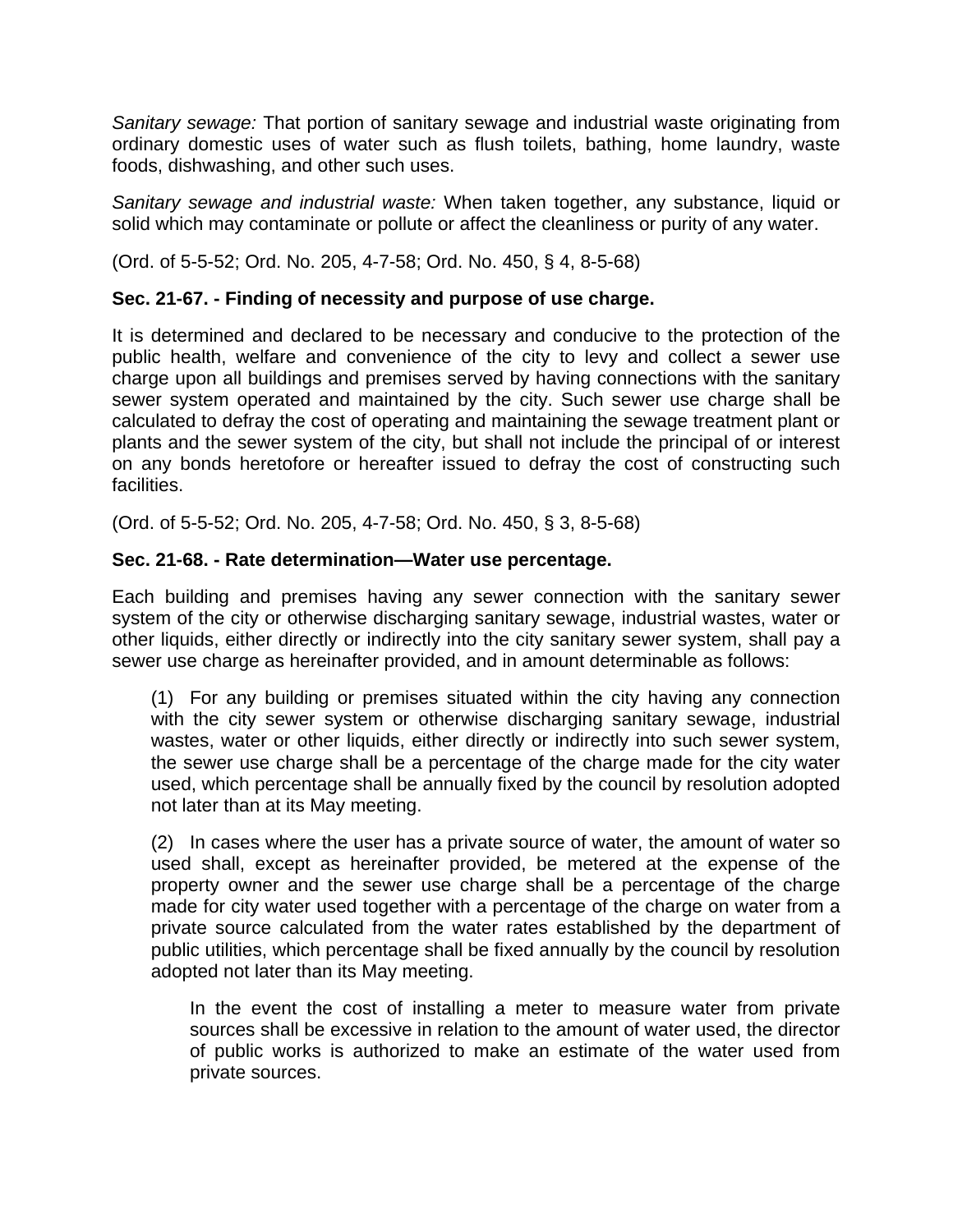(Ord. of 5-5-52; Ord. No. 205, 4-7-58; Ord. No. 450, § 5, 8-5-68)

#### **Sec. 21-69. - Same—Per diem rate.**

For any building or premises from which connection is made with the city sanitary sewer system or which begins to discharge sewage, any industrial waste, water or other liquids into the city sewer system, either directly or indirectly, after the effective date of this article, a sewer use charge shall be made pursuant to this article, the same to be a per diem pro rata amount based upon the minimum rate per quarter from the time such sewer connection is made, or such discharge into such sewer system, either directly or indirectly, is begun, until the next following quarter period, except, should the measured service exceed the minimum charge, the corresponding measured rate or rates shall be charged.

(Ord. of 5-5-52; Ord. No. 205, 4-7-58; Ord. No. 450, § 6, 8-5-68)

#### **Sec. 21-70. - Same—Estimate when water used for resale.**

Where a substantial portion of the water consumed on the premises is used for purposes of resale, the director of public works shall determine the number of sanitary and other facilities using water and shall fix the sewer use charge on the basis of an estimate of the water used for purposes other than resale.

(Ord. of 5-5-52; Ord. No. 205, 4-7-58; Ord. No. 450, § 6, 8-5-68)

#### **Sec. 21-71. - Times of payment.**

The sewer use charge levied and assessed by this article shall be payable in four quarterly payments each year at the same time that payment is made for the department of public utilities water bill.

(Ord. No. 450, § 7, 8-5-68)

### **Sec. 21-72. - Delinquency time; imposition of lien; collection.**

Each sewer use charge levied pursuant to this article is made a lien upon the building or premises served by a connection to the city sanitary sewer system, and if the same is not paid within 30 days after it shall be due and payable, it shall be collected in the manner provided by the city Charter for collection of delinquent water bills.

(Ord. of 5-5-52; Ord. No. 205, 4-7-58; Ord. No. 450, § 8, 8-5-68)

### **Sec. 21-91. - Disposal of septic tank material at sewage disposal plant— Promulgation of rules and regulations.**

The director of public works is authorized and empowered to promulgate rules and regulations for the disposal of septic tank material at the sewage disposal plant or in any sewer lines connected therewith by collectors and others.

(Ord. No. 397, § 1, 6-6-66)